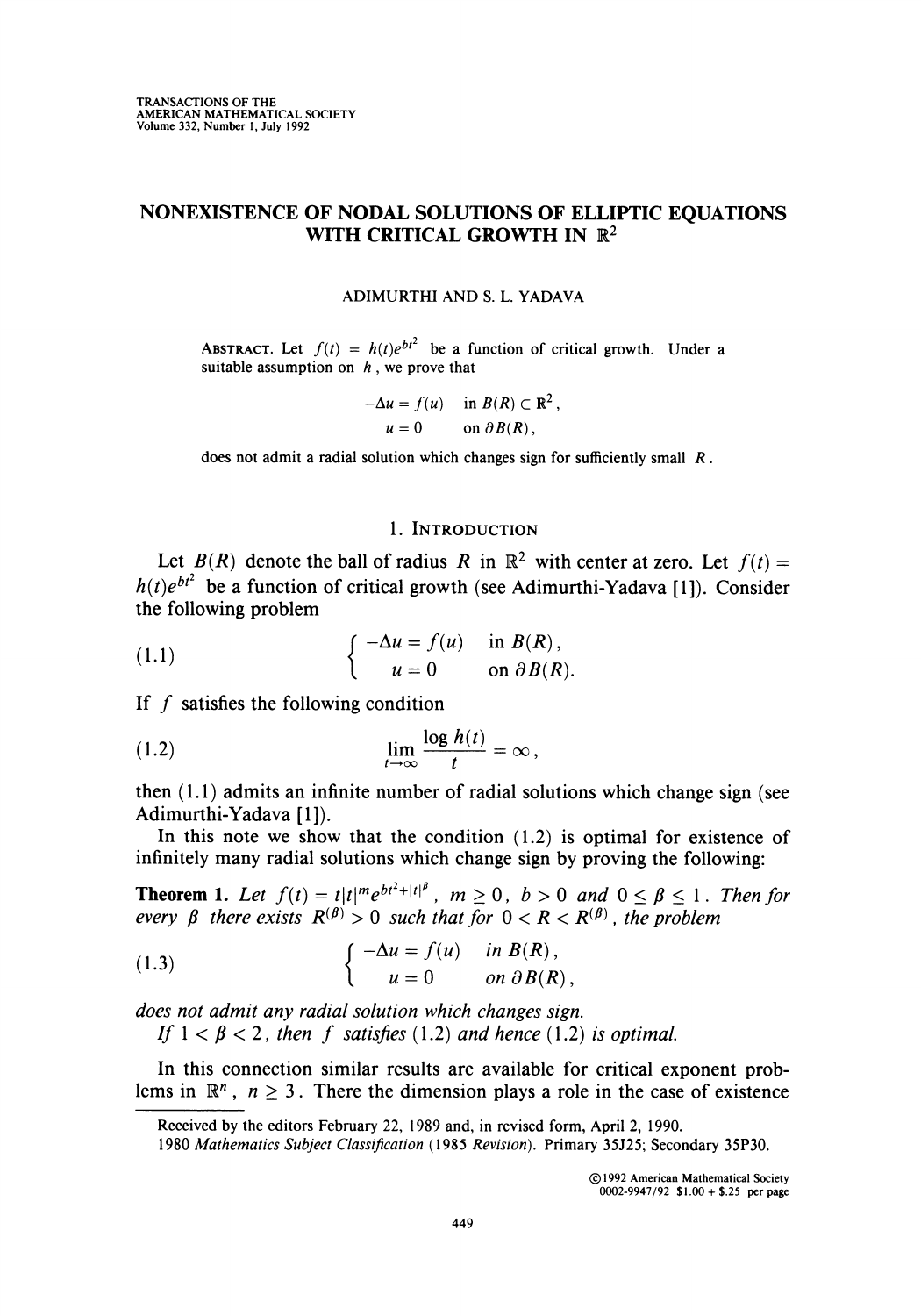(see Cerami-Solomini-Struwe [5]) and nonexistence (see Atkinson-Brezis-Peletier [4]) of radial solutions which change sign.

## 2. Proof of Theorem 1

Since we are looking for radial solutions, (1.3) becomes

(2.1) 
$$
\begin{cases} -(u'' + \frac{1}{r}u') = f(u) & \text{in } (0, R), \\ u'(0) = u(R) = 0. \end{cases}
$$

By studying the following initial value problem we will prove the nonexistence of nodal solutions of (2.1) as in Atkinson-Brezis-Peletier [4]

(2.2) 
$$
\begin{cases}\n-(u'' + \frac{1}{r}u') = f(u), \\
u'(0) = 0, \\
u(0) = \gamma > 0.\n\end{cases}
$$

Let  $R_k(y)$ ,  $k = 1, 2, \ldots$ , denote the kth zero of u. Then by the similar argument as in Atkinson-Peletier [3] we have

(2.3) 
$$
\lim_{\gamma \to 0} R_1(\gamma) = \begin{cases} \infty & \text{if } m > 0, \\ C & \text{if } m = 0, \end{cases}
$$

where  $C$  is some positive constant. For the sake of completeness we will sketch the proof of (2.3) in Appendix 2. Now the proof of the theorem follows from the following:

*Claim* 1. For each  $0 \le \beta \le 1$ , there exists a constant  $c(\beta) > 0$  such that

(2.4) 
$$
\lim_{\gamma \to \infty} R_2(\gamma) > c(\beta).
$$

In order to prove Claim 1, make the standard substitution (as in Atkinson-Peletier [2]) by  $r = 2e^{-t/2}$  and  $u(r) = y(t)$ , then (2.2) becomes

(2.5) 
$$
\begin{cases} -y'' = e^{-t} f(y), \\ y(\infty) = \gamma, \\ y'(\infty) = 0. \end{cases}
$$

Let  $y(t, \gamma)$  be the corresponding solution and  $T_k(\gamma)$  the kth zero of  $y(t, \gamma)$ . Then

(2.6) 
$$
R_k(\gamma) = 2e^{-T_k(\gamma)/2}.
$$

Now we have the following estimates on  $T_1(\gamma)$ .

*Claim 2.* For every  $\beta$ ,  $0 \le \beta \le 1$ , there exist constants  $C_{\beta} > 0$  and  $\gamma_0 > 0$ such that for all  $\gamma \geq \gamma_0$ ,

(2.7) yy'(Tx(y),y)<Cß,

$$
(2.8) \t\t \t\t \frac{T_1(\gamma)}{\gamma} \leq C_\beta,
$$

$$
\lim_{\gamma \to \infty} T_1(\gamma) = \infty.
$$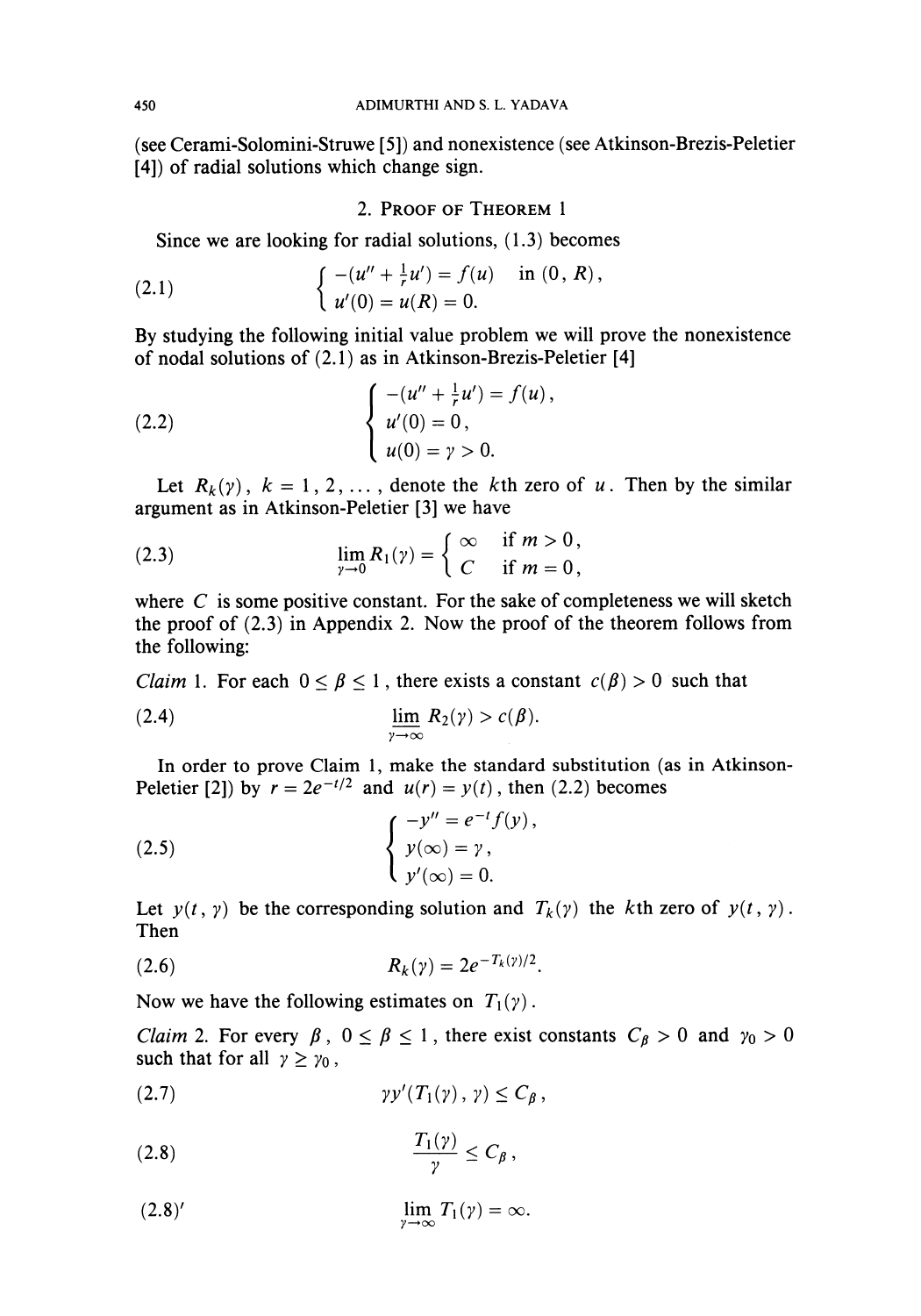Proof of Claim 1. Assuming Claim 2 we will complete the proof of Claim 1. Without loss of generality we may assume

$$
\lim_{\gamma \to \infty} T_2(\gamma) \ge 1.
$$

By using the convexity of y on  $[T_2(y), T_1(y)]$  together with (2.7) and (2.8) we have for all  $\gamma \geq \gamma_0$  and  $t \in [T_2(\gamma), T_1(\gamma)],$ 

$$
(2.10) \t |y(t, \gamma)| \le |T_1(\gamma)y'(T_1(\gamma), \gamma)| \le \left|\frac{T_1(\gamma)}{\gamma} \gamma y'(T_1(\gamma), \gamma)\right| \le C_{\beta}^2.
$$

Let

(2.11) 
$$
K(\beta) = \sup \left\{ \frac{f(y)}{y} : 0 \le y \le C_{\beta}^2 \right\}
$$

and choose  $t_0(\beta) > 0$  such that for  $t \geq t_0(\beta)$ ,

$$
(2.12) \t\t\t 4t^2e^{-t}K(\beta) < 1.
$$

From (2.8)', we can choose a  $\gamma_1 > \gamma_0$  such that for all  $\gamma \ge \gamma_1$ ,

$$
(2.13) \t t_0(\beta) < T_1(\gamma).
$$

Hence from (2.10), (2.11) and (2.12) for all  $t \ge t_0(\beta)$ ,  $t \in [T_2(\gamma), T_1(\gamma)]$ ,  $\gamma \geq \gamma_1$ , we have

(2.14) 
$$
4t^2e^{-t}\frac{f(y(t, \gamma))}{y(t, \gamma)} < 1.
$$

Let  $Z = t^{1/2}$ , then Z satisfies

(2.15) 
$$
Z'' + \frac{1}{4t^2}Z = 0
$$

and

(2.16) 
$$
y'' + \frac{1}{4t^2} \left( 4t^2 e^{-t} \frac{f(y)}{y} \right) y = 0.
$$

Hence from (2.14) and by Sturm's Comparison Theorem we have for all  $\gamma \geq \gamma_1$ ,

$$
(2.17) \t\t T_2(\gamma) < t_0(\beta).
$$

Now (2.4) follows from (2.6) and (2.17). This completes the proof of Claim 1 and hence Theorem 1.

In order to prove Claim 2 we need the following proposition.

Let  $F: \overline{\mathbb{R}}_+ \to \overline{\mathbb{R}}_+$  be a locally Lipschitz continuous function and  $s_0 \ge 0$  such that

(2.18)  $F(s)$  is strictly increasing for  $s > s_0$ .

(2.19) Let 
$$
G(s) = \log F(s)
$$
 be  $C^2$  and convex for  $s \geq s_0$ .

$$
(2.20) \t\t\t (\gamma G'(\gamma))^2 e^{-(G(\gamma)-\frac{1}{2}(\gamma-s_0)G'(\gamma))} = O(1) \t\t as \t\t \gamma \to \infty.
$$

(2.21) 
$$
\lim_{\gamma \to \infty} \frac{\gamma G^{(p+1)}(\gamma)}{G^{(p)}(\gamma)} = L_p \neq 0 \quad \text{for } p = 0, 1,
$$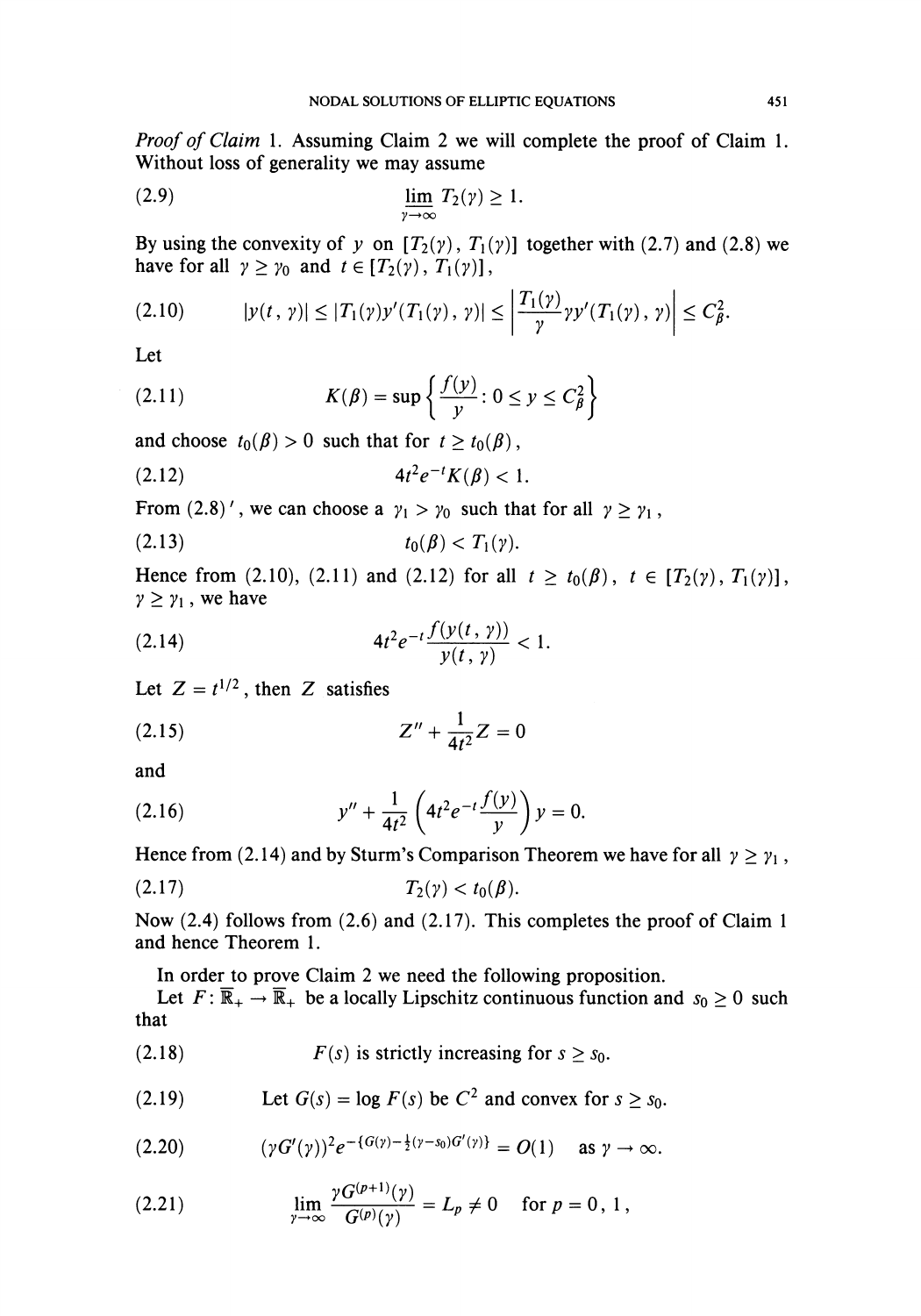where  $G^{(p)}$  denotes the pth derivative of G.

There exist positive constants  $C_1$ ,  $C_2$ , l and  $\gamma_1$  such that (2.22) for all  $\gamma \geq \gamma_1$ ,

$$
C_1\gamma^l\leq G(\gamma)\leq C_2\gamma^l.
$$

Let  $Y(t, \gamma)$  denote the solution of

(2.23) 
$$
\begin{cases}\n-Y'' = e^{-t} F(Y), \\
Y(\infty) = \gamma, \\
Y'(\infty) = 0,\n\end{cases}
$$

and  $S(y)$  the first zero of  $Y(t, y)$ . Let  $S_0(y)$  be such that  $Y(S_0(y), y) = s_0$ . Note that  $S(\gamma) \leq S_0(\gamma)$ . Then we have the following:

**Proposition 2.** We have, as  $\gamma \to \infty$ ,

$$
(2.24) \qquad \qquad Y'(S_0(\gamma), \gamma) = \frac{2}{G'(\gamma)} \left[ 1 + O\left( \frac{(\log \gamma)^2}{G(\gamma)} \right) + O(\gamma G'(\gamma) e^{-\{G(\gamma) - \frac{1}{2}(\gamma - s_0)G'(\gamma)\}}) \right],
$$

$$
(2.25) \hspace{1cm} S_0(\gamma) = \left( G(\gamma) - \frac{1}{2} \gamma G'(\gamma) \right) + s_0 \left( \frac{G'(\gamma)}{2} \right) + \log \frac{G'(\gamma)}{2} \\ + O((\log \gamma))^2 + O[(\gamma G'(\gamma))^2 e^{-\{G(\gamma) - \frac{1}{2}(\gamma - s_0)G'(\gamma)\}}],
$$

$$
(2.26) \tS(\gamma) \geq \left(G(\gamma) - \frac{1}{2}\gamma G'(\gamma)\right) + \log \frac{G'(\gamma)}{2} + O(1).
$$

Proof of this proposition follows exactly as in Atkinson-Peletier [2] (see Lemma 10 and Theorem 4). Since the hypotheses here on  $G$  are little bit different from those in Atkinson-Peletier [2] we shall for completeness sketch the proof in Appendix 1.

*Proof of Claim 2.* Let  $F(s) = s|s|^m e^{bs^2 + |s|^\beta}$ , then for  $s \ge 0$ , we have (2.27)  $G(s) = bs^2 + s^{\beta} + (m+1)b$ 

(2.21) 
$$
G(s) = bs^2 + s^p + (m+1) \log s
$$

(2.28) 
$$
G'(s) = 2bs + \beta s^{\beta - 1} + \frac{m+1}{s},
$$

(2.29) 
$$
G''(s) = 2b + \beta(\beta - 1)s^{\beta - 2} - \frac{m+1}{s^2}
$$

(2.30) 
$$
G(s) - \frac{1}{2}sG'(s) = \left(1 - \frac{\beta}{2}\right)s^{\beta} + (m+1)\log s - \frac{m+1}{2},
$$

(2.31) 
$$
\lim_{s \to \infty} \frac{sG'(s)}{G(s)} = 2, \quad \lim_{s \to \infty} \frac{sG''(s)}{G'(s)} = 1,
$$

(2.32) 
$$
bs^2 \le G(s) \le \left(b+1+\frac{m+1}{2e}\right)s^2 \text{ for } s \ge 1.
$$

Since  $\beta \le 1$ , from (2.29) we can choose an  $s_0 > 0$  such that for all  $s > s_0$ ,  $G''(s) \ge 0$ . Combining this with (2.27) to (2.32), F satisfies all the assumptions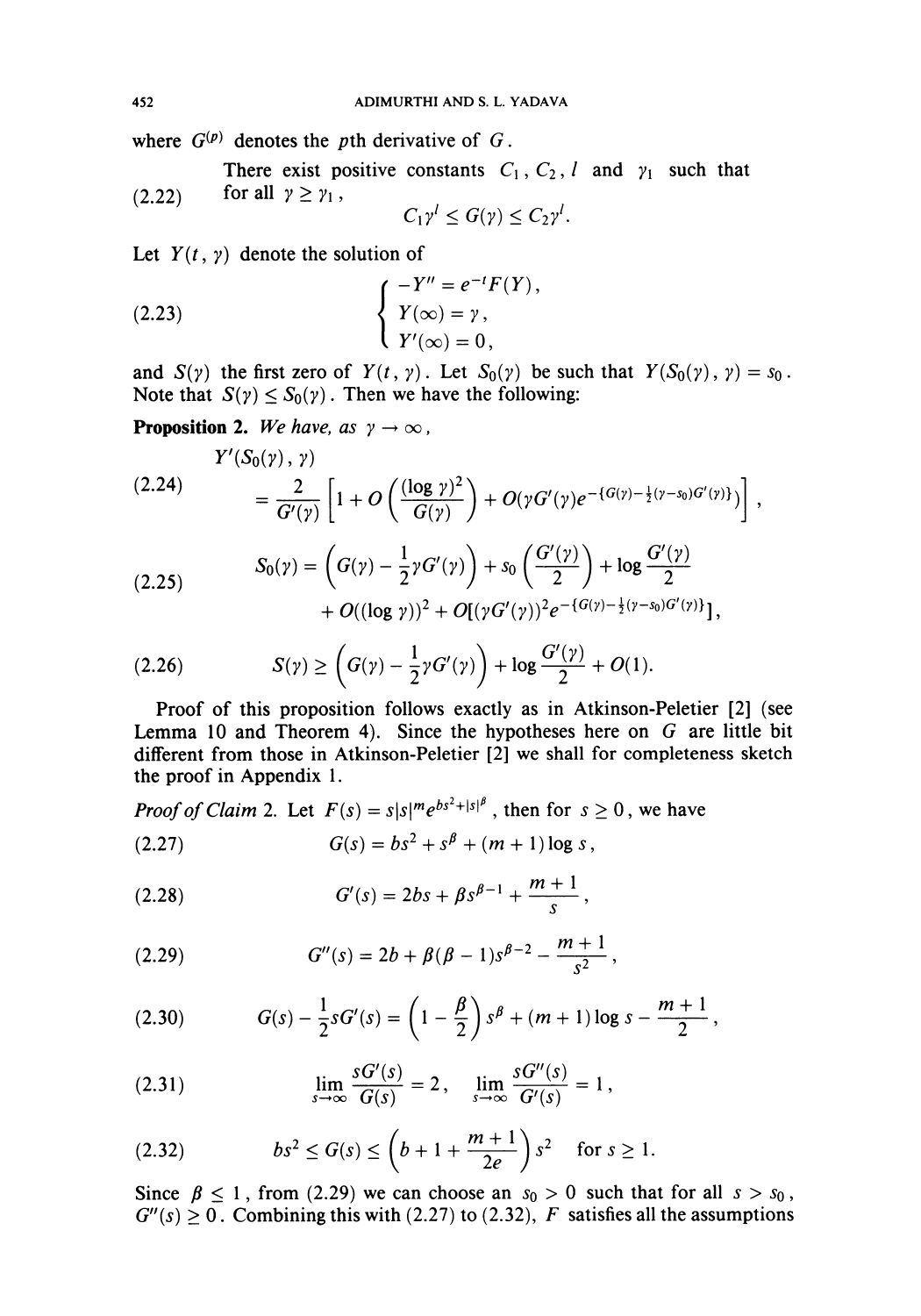from  $(2.18)$  to  $(2.22)$ . Hence from Proposition 2,  $(2.28)$  and  $(2.30)$  we have as  $\gamma\rightarrow\infty$ ,

(2.33) 
$$
Y'(S_0(\gamma), \gamma) = O(1/\gamma),
$$

$$
(2.34) \tS_0(\gamma) = s_0 b \gamma + O(\gamma^{\beta}),
$$

(2.35) 
$$
T_1(\gamma) = S(\gamma) \ge (1 - \beta/2)\gamma^{\beta} + O(\log \gamma).
$$

Hence  $T_1(y) \to \infty$  as  $y \to \infty$ . This proves (2.8)'. Now from (2.34) and using  $0 \leq \beta \leq 1$  we have for  $\gamma$  large,

$$
(2.36) \qquad \qquad \frac{T_1(\gamma)}{\gamma} \le \frac{S_0(\gamma)}{\gamma} \le s_0 b + O(\gamma^{\beta-1}) \le C_3
$$

for some constant  $C_3 > 0$ . This proves (2.8).

Let 
$$
C_4 = \sup_{0 < s < s_0} F(s)
$$
, then from (2.23) we have for  $t \in [S(\gamma), S_0(\gamma)]$ ,

$$
(2.37) \qquad \qquad -Y'' \leq C_4 e^{-t}.
$$

Integrating (2.37) from  $T_1(y) (= S(y))$  to  $S_0(y)$  we have

$$
(2.38) \t Y'(T_1(\gamma), \gamma) \leq Y'(S_0(\gamma), \gamma) + C_4(e^{-T_1(\gamma)} - e^{-S_0(\gamma)}).
$$

Now from (2.33), (2.34) and (2.35), we can choose a constant  $C_5 > 0$  such that for all  $\gamma$  large, (2.38) implies  $\gamma Y'(T_1(\gamma), \gamma) \leq C_5$ . This proves (2.7) and hence Claim 2.

Remark. The above proof shows that Theorem 1 can be stated in a more general form as follows.

Let  $f: \overline{\mathbb{R}}_+ \to \overline{\mathbb{R}}_+$  be a  $C^1$  function and let  $s_0 \ge 0$  be such that

(2.39) 
$$
f \text{ is strictly increasing for } s \geq s_0,
$$

(2.40) 
$$
g(s) = \log f(s) \text{ is } C^2 \text{ convex for } s \ge s_0,
$$

$$
g(s) = bs^2 + g_1(s) \text{ with } b > 0 \text{ such that}
$$

(2.41) 
$$
\lim_{s \to \infty} \frac{g_1(s)}{s^2} = 0, \qquad \lim_{s \to \infty} |g'_1(s)| < \infty,
$$

$$
\lim_{s \to \infty} g''_1(s) = 0, \qquad \lim_{s \to \infty} \frac{|g_1(s) - \frac{1}{2} s g'_1(s)|}{s} < \infty.
$$

Then we have the following

**Theorem 1'.** Let f satisfy (2.39), (2.40) and (2.41). Futher assume that  $f(0) =$ 0 and extend f as an odd function on  $\mathbb R$ . Then there exists an  $R_0 > 0$  such that for  $0 < R < R_0$ , (1.1) does not admit any radial solution which changes sign.

### 3. Appendix

**Appendix 1.** Let  $F: \overline{\mathbb{R}}_+ \to \overline{\mathbb{R}}_+$  be a locally Lipschitz continuous function and  $G(s) = \log F(s)$  satisfies (2.18) to (2.22). Following the same notations as in Proposition 2 and denoting  $G(\gamma) = G$ ,  $G'(\gamma) = G'$ ,  $Y(t, \gamma) = Y(t)$ , we have the following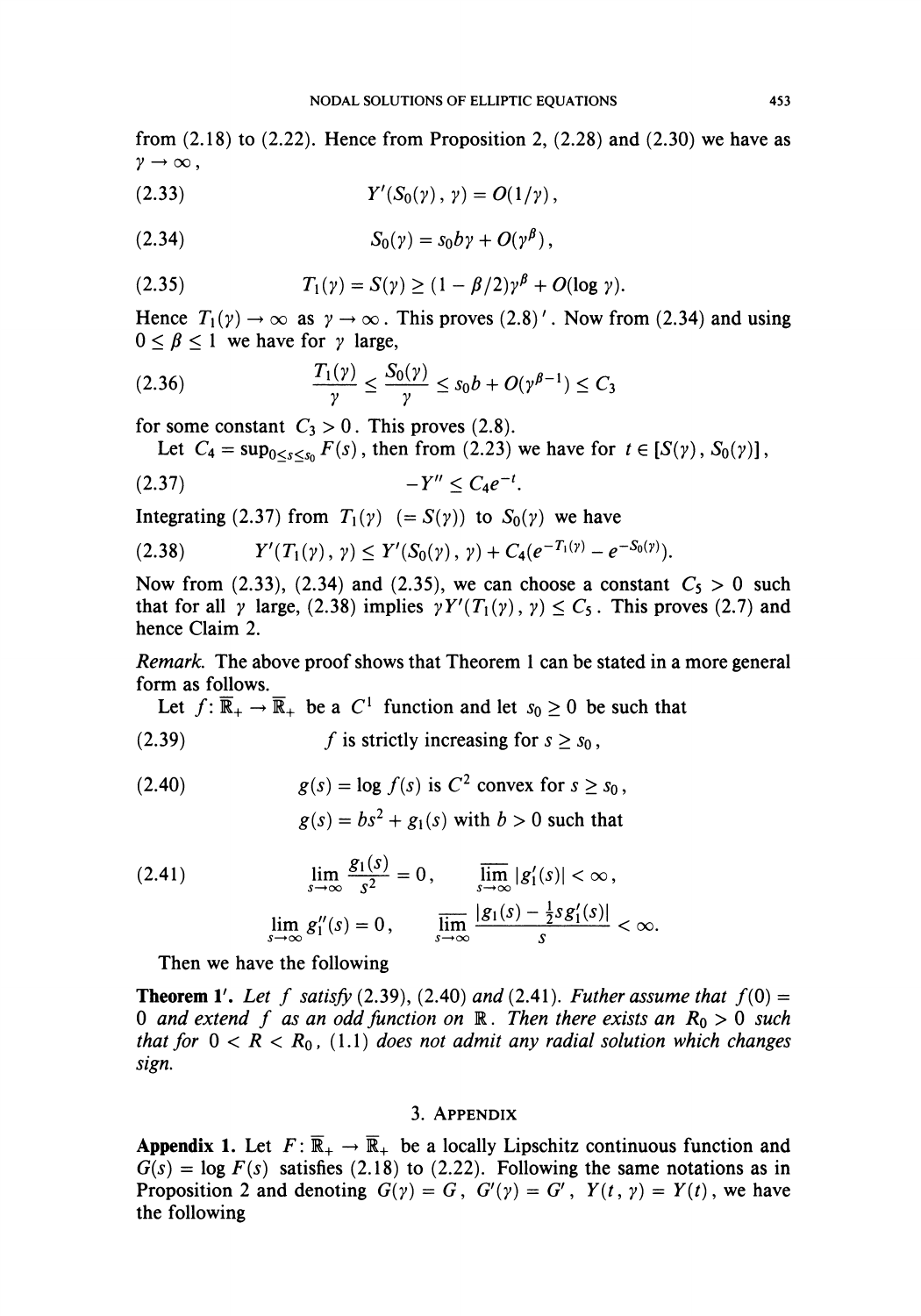**Lemma 3.1.** For  $S_0 \le t < \infty$  we have

(3.1) 
$$
Y(t) \leq \gamma - \frac{2}{G'} \log \left( 1 + \frac{1}{2} G' e^{G-t} \right),
$$

(3.2) 
$$
G(Y(t)) \ge G - 2 \log \left( 1 + \frac{1}{2} G' e^{G-t} \right),
$$

(3.3) 
$$
t > G - \frac{1}{2}(\gamma - Y(t))G' + \log \frac{G'}{2},
$$

(3.4) 
$$
t \leq \frac{1}{2} \{ G + G(Y(t)) \} + \log \frac{G'}{2} - \log[1 - e^{\{ G(Y(t)) - G\}/2}],
$$

(3.5) 
$$
Y'(t) \leq e^{\{(G+G(Y(t)))/2-t\}},
$$

(3.6) 
$$
Y'(t) \geq e^{\{G-(\gamma-Y(t))G'/2-t\}},
$$

(3.7) 
$$
S(\gamma) \geq G - \frac{1}{2}\gamma G' + \log \frac{G'}{2} + O(1) \quad \text{as } \gamma \to \infty.
$$

For the proof of this lemma we refer to Atkinson-Peletier [2]. In fact (3.1), (3.2), (3.3), (3.4), (3.5), (3.6) and (3.7) of the above lemma correspond to (4.4), (4.5), (4.16), (4.18), (4.21), (4.22) and (3.5) of Atkinson-Peletier [2].

Let  $k$  be a large positive (but fixed) number and define

$$
\delta = k \log \gamma,
$$

$$
(3.9) \tS1 = G + \log \frac{G'}{2} - \delta.
$$

Then we have the following

**Lemma 3.2.** As  $\gamma \rightarrow \infty$ , we have

(3.10) 
$$
Y(S_1) = \gamma - \frac{2}{G'}\delta + O\left(\frac{\delta^2}{G}\right),
$$

(3.11) 
$$
G(Y(S_1)) = G - 2\delta + O\left(\frac{\delta^2}{G}\right),
$$

(3.12) 
$$
Y'(S_1) = \frac{2}{G'} \left[ 1 + O\left(\frac{\delta^2}{G}\right) \right].
$$

*Proof.* Taking  $t = S_0$  in (3.4) we have for large  $\gamma$ ,

(3.13)  

$$
S_0 \le G + \log \frac{G'}{2} - \frac{1}{2}G + O(1)
$$

$$
= S_1 - \left(\frac{1}{2}G - \delta\right) + O(1) < S_1.
$$

Hence from  $(3.1)$  and  $(3.2)$ , we have

$$
(3.14) \tY(S_1) \leq \gamma - \frac{2}{G'}\log(1+e^{\delta}) \leq \gamma - \frac{2}{G'}\delta + O\left(\frac{2}{G'}e^{-\delta}\right)
$$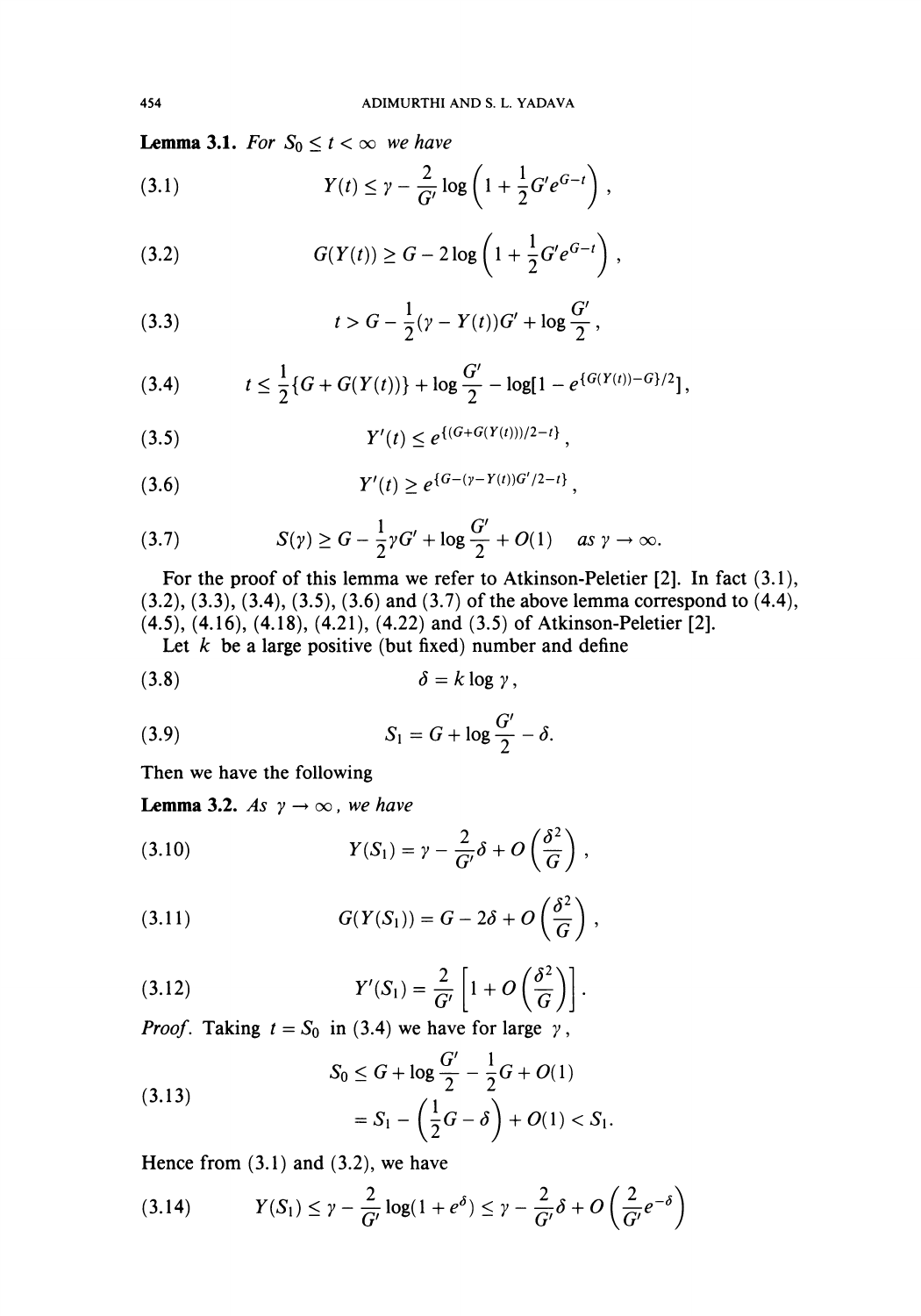and

$$
(3.15) \tG(Y(S_1)) \ge G - 2\delta + O(e^{-\delta}).
$$

Since  $G$  is an increasing function, we have from  $(3.14)$ 

$$
(3.16)
$$
\n
$$
G(Y(S_1)) \le G\left(\gamma - \frac{2}{G'}\delta + O\left(\frac{2}{G'}e^{-\delta}\right)\right)
$$
\n
$$
= G - \left[\frac{2}{G'}\delta + O\left(\frac{2}{G'}e^{-\delta}\right)\right]G' + \left[\frac{2\delta}{G'} + O\left(\frac{2}{G'}e^{-\delta}\right)\right]^2 \frac{G''(\xi)}{2}
$$

for some  $\xi$  in the interval  $[\gamma - 2\delta/G' + O(2e^{-\delta}/G'), \gamma]$ . Now from (2.21), we have  $G''(\xi)/(G')^2 = O(1/G)$  and hence (3.16) implies

 $G(Y(S_1)) \leq G - 2\delta + O(\delta^2/G).$ 

Therefore from (3.15) we have

(3.17) 
$$
G(Y(S_1)) = G - 2\delta + O(\delta^2/G).
$$

This proves (3.11).

From (3.15) we have

(3.18) 
$$
Y(S_1) \ge G^{-1}(G - 2\delta + O(e^{-\delta}))
$$

$$
= \gamma - \frac{(2\delta + O(e^{-\delta}))}{G'} - \frac{(2\delta + O(e^{-\delta}))^2}{2} \frac{G''(\eta)}{(G'(\eta))^3}
$$

for some  $\eta$  such that

$$
G-2\delta+O(e^{-\delta})\leq G(\eta)\leq G.
$$

Now from (2.22) it follows that there exists a constant  $C_1 > 0$  such that  $C_1 \gamma \leq$  $\eta \leq \gamma$ . Therefore from (3.18) and (3.14) we have

(3.19) 
$$
Y(S_1) = \gamma - \frac{2\delta}{G'} + O\left(\frac{\delta^2}{G}\right).
$$

This proves (3.10).

Let  $t = S_1$  in (3.5). Then using (3.11) we have

$$
(3.20) \t Y'(S_1) \leq e^{\{-\log G'/2 + O(\delta^2/G)\}} = \frac{2}{G'}\left[1 + O\left(\frac{\delta^2}{G}\right)\right].
$$

Similarly from (3.6) we obtain

(3.21) 
$$
Y'(S_1) \geq \frac{2}{G'} \left[ 1 + O\left(\frac{\delta^2}{G}\right) \right].
$$

Combining  $(3.20)$  and  $(3.21)$  we get  $(3.12)$ . This completes the proof of the lemma.

**Lemma 3.3.** For  $S_0 \le t \le S_1$ , we have

(3.22) 
$$
Y'(t) = \frac{2}{G'} \left[ 1 + O\left(\frac{\delta^2}{G}\right) + O(\gamma G' e^{-\{G - \frac{1}{2}(\gamma - s_0)G'\}}) \right].
$$

Proof. From (3.3) we have

$$
G(Y(t))-t\leq \left\{G(Y(t))-\frac{1}{2}Y(t)G'\right\}-\left\{G-\frac{1}{2}\gamma G'\right\}-\log\frac{G'}{2}\equiv \psi(Y).
$$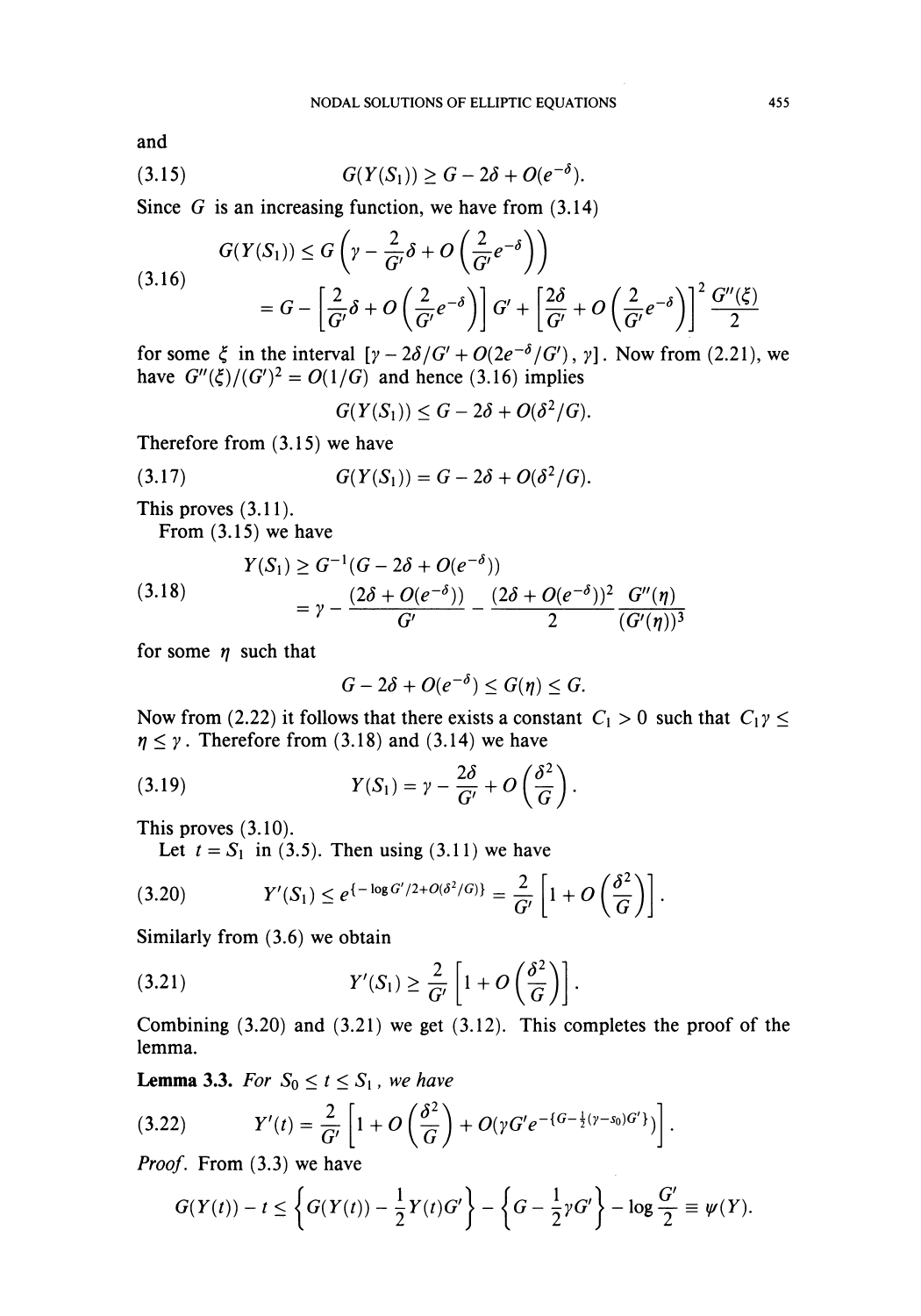Since  $\psi''(Y) \geq 0$ , it follows that

(3.23) 
$$
G(Y(t)) - t \leq \max\{\psi(Y(S_1)), \psi(Y(S_0))\}.
$$

Using (3.10) and (3.11), the above implies that

$$
(3.24) \quad G(Y(t)) - t \leq -\log \frac{G'}{2} + \max \left\{-\delta \, , \, -\left(G - \frac{1}{2}(\gamma - s_0)G'\right)\right\} + O(1).
$$

Hence from (3.12) and (3.24) we have for any  $t \in [S_0, S_1]$ 

(3.25) 
$$
Y'(t) = Y'(S_1) + \int_t^{S_1} e^{G(Y(s)) - s} ds
$$

$$
= \frac{2}{G'} \left[ 1 + O\left(\frac{\delta^2}{G}\right) \right] + O\left[\frac{S_1 - S_0}{G'} \max\{e^{-\delta}, e^{-(G - \frac{1}{2}(\gamma - s_0)G')}\right].
$$

From (2.20),  $G - \frac{1}{2}(\gamma - s_0)G' > 0$  for  $\gamma$  large, hence we have from (3.3),  $S_0 \ge \log G'/2$  which implies that  $S_1 - S_0 \le G$ . Hence (3.25) implies

$$
Y'(t)=\frac{2}{G'}\left[1+O\left(\frac{\delta^2}{G}\right)+O(\gamma G'e^{-\left\{G-\frac{1}{2}(\gamma-s_0)G'\right\}})\right].
$$

This proves the lemma.

Proof of Proposition 2. (2.24) follows from Lemma 3.3. (2.26) follows from (3.7) of Lemma 3.1. Now from the mean value theorem, there exists a  $t \in$  $[S_0, S_1]$  such that

$$
(3.26) \t\t S_0 = S_1 - \frac{Y(S_1) - S_0}{Y'(t)}.
$$

From (3.10) and (3.22), (3.26) implies that

$$
(3.27) \qquad S_0 = S_1 - \frac{\gamma - 2\delta/G' + O(\delta^2/G) - s_0}{(2/G)[1 + O(\delta^2/G) + O(\gamma G'e^{-\{G-\frac{1}{2}(\gamma - s_0)G'\}})]}
$$
\n
$$
= G - \frac{1}{2}\gamma G' + \frac{s_0 G'}{2} + \log \frac{G'}{2} + O\left(\frac{\gamma G'}{G}\delta^2\right)
$$
\n
$$
+ O((\gamma G')^2 e^{-\{G-\frac{1}{2}(\gamma - s_0)G'\}}).
$$

Since  $O(\gamma G' \delta^2/G) = O((\log \gamma)^2)$ , (3.27) implies (2.25). This proves the proposition.

Appendix 2. Let  $f: \overline{\mathbb{R}}_+ \to \overline{\mathbb{R}}_+$  be a  $C^1$  function such that  $f(0) = 0$ . Let  $y(t, y)$  be the solution of

(3.28) 
$$
\begin{cases} -y'' = e^{-t} f(y), \\ y(\infty) = y > 0, \\ y'(\infty) = 0, \end{cases}
$$

and  $T_1(y)$  the first zero of  $y(t, y)$ . Then there exists a real number C such that

(3.29) 
$$
\lim_{\gamma \to 0} T_1(\gamma) = \begin{cases} -\infty & \text{if } f'(0) = 0, \\ C & \text{if } f'(0) \neq 0. \end{cases}
$$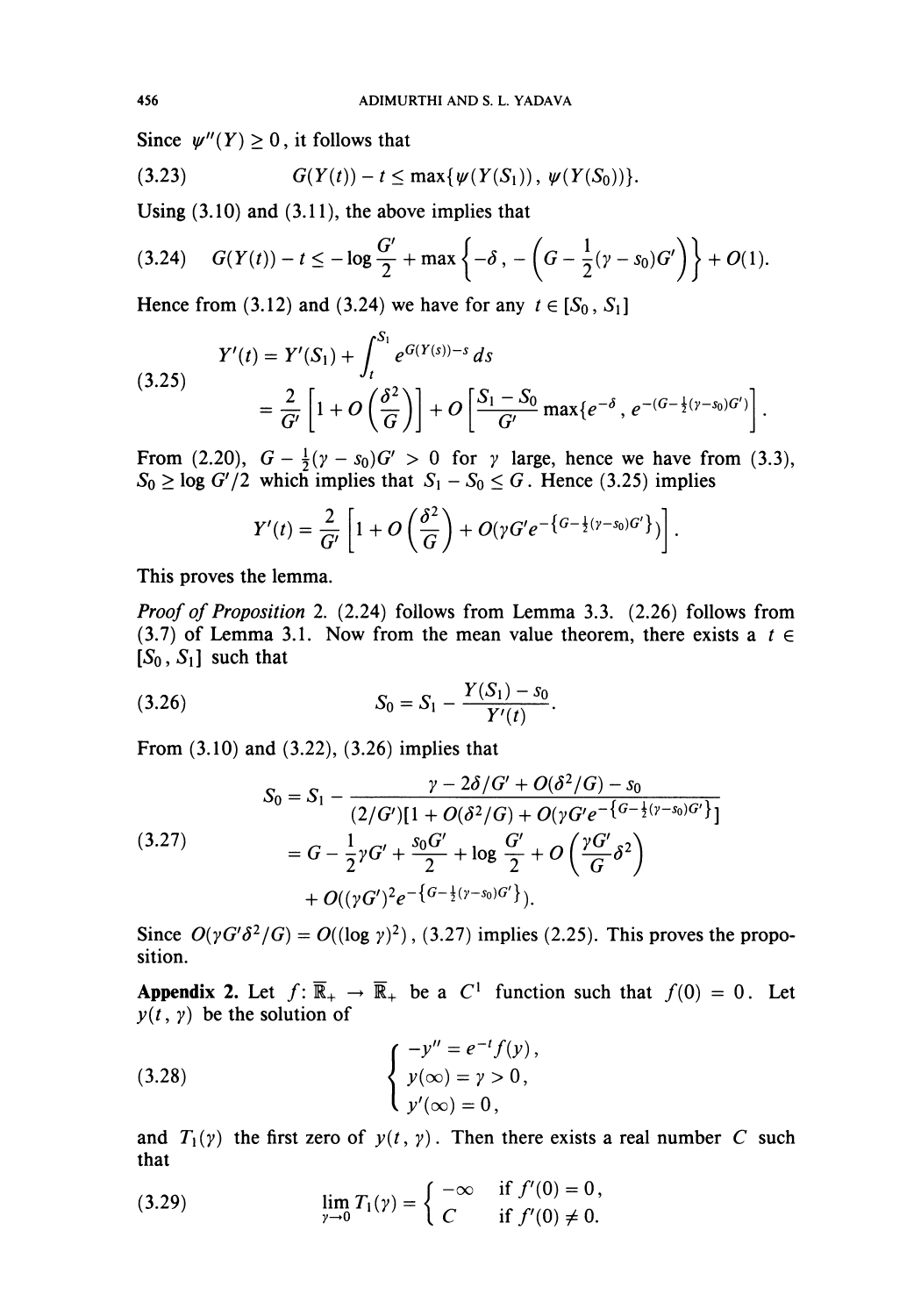*Proof.* (i) Let  $f'(0) = 0$ . Then integrating (3.28) from  $T_1(y)$  to  $\infty$ , we obtain

$$
\gamma = \int_{T_1(\gamma)}^{\infty} (s - T_1(\gamma)) e^{-s} f(\gamma(s)) ds
$$
  
\n
$$
\leq \gamma e^{-T_1(\gamma)} \sup_{0 \leq y \leq \gamma} \frac{f(y)}{y}.
$$

This implies that

$$
e^{T_1(\gamma)} \leq \sup_{0 \leq y \leq \gamma} \frac{f(y)}{y} \to 0 \quad \text{as } \gamma \to 0.
$$

 $\overline{\phantom{a}}$ 

Hence  $T_1(y) \rightarrow -\infty$  as  $y \rightarrow 0$ .

(ii) Let  $f'(0) > 0$ . Let  $\varphi$  be the solution of

(3.30) 
$$
\begin{cases} -\varphi'' = f'(0)e^{-t}\varphi \\ \varphi(\infty) = 1, \\ \varphi'(\infty) = 0, \end{cases}
$$

and T the first zero of  $\varphi$ .

For any two nonnegative continuous functions  $\rho_1$  and  $\rho_2$  defined on R with  $p_1 \geq p_2$ , consider the following problem  $\pi_i$   $(i = 1, 2)$ .

(3.31) 
$$
(\pi_i): \begin{cases} -\psi'' = \rho_i e^{-t} \psi & \text{in } \mathbb{R}, \\ \psi(\infty) > 0, \\ \psi'(\infty) = 0. \end{cases}
$$

Let  $\psi_i$  be a solution of  $(\pi_i)$  and  $T_i$  the first zero of  $\psi_i$ . Then we claim that

$$
(3.32) \t\t T_2 \le T_1
$$

Suppose not, then  $T_1 < T_2$  and let  $W(t) = \psi_1\psi_2' - \psi_2\psi_1'$ . Then  $W'(t) =$  $\psi_1\psi_2e^{-t}(\rho_1 - \rho_2)$  and hence integrating  $W'(t)$  from  $T_2$  to  $\infty$ , we have

$$
-\psi_1(T_2)\psi'_2(T_2)=\int_{T_2}^{\infty}\psi_1\psi_2e^{-t}(\rho_1-\rho_2)\,dt\geq 0
$$

which is a contradiction. This proves  $(3.32)$ .

Now for every  $\varepsilon > 0$ , there exists a  $\delta > 0$  such that for  $0 < y < \delta$ , (3.33) (1  $e$ )  $f'(\Omega) < f(y)/y < (1 + \epsilon) f'(\Omega)$ 

$$
(1-\varepsilon)f'(0) \le f(y)/y \le (1+\varepsilon)f'(0)
$$

Let  $0 < y < \delta$  and by taking

$$
\rho_2 = (1 - \varepsilon) f'(0), \quad \rho_1 = \frac{f(y)}{y}, \quad \psi_2(t) = \varphi \left( t + \log \frac{1}{1 - \varepsilon} \right),
$$

we obtain from (3.32) and (3.33),

(3.34)  $T + \log(1 - \varepsilon) \leq T(\gamma)$ .

Similarly by taking

$$
\rho_1 = (1+\varepsilon)f'(0), \quad \psi_1 = \varphi\left(t + \log\frac{1}{1+\varepsilon}\right), \quad \rho_2 = \frac{f(y)}{y},
$$

we obtain

$$
(3.35) \t\t T(\gamma) \leq T + \log(1+\varepsilon).
$$

Since  $\varepsilon$  is arbitrary, from (3.34) and (3.35) we obtain  $\lim_{y\to 0} T(y) = T$ . This proves (3.29).